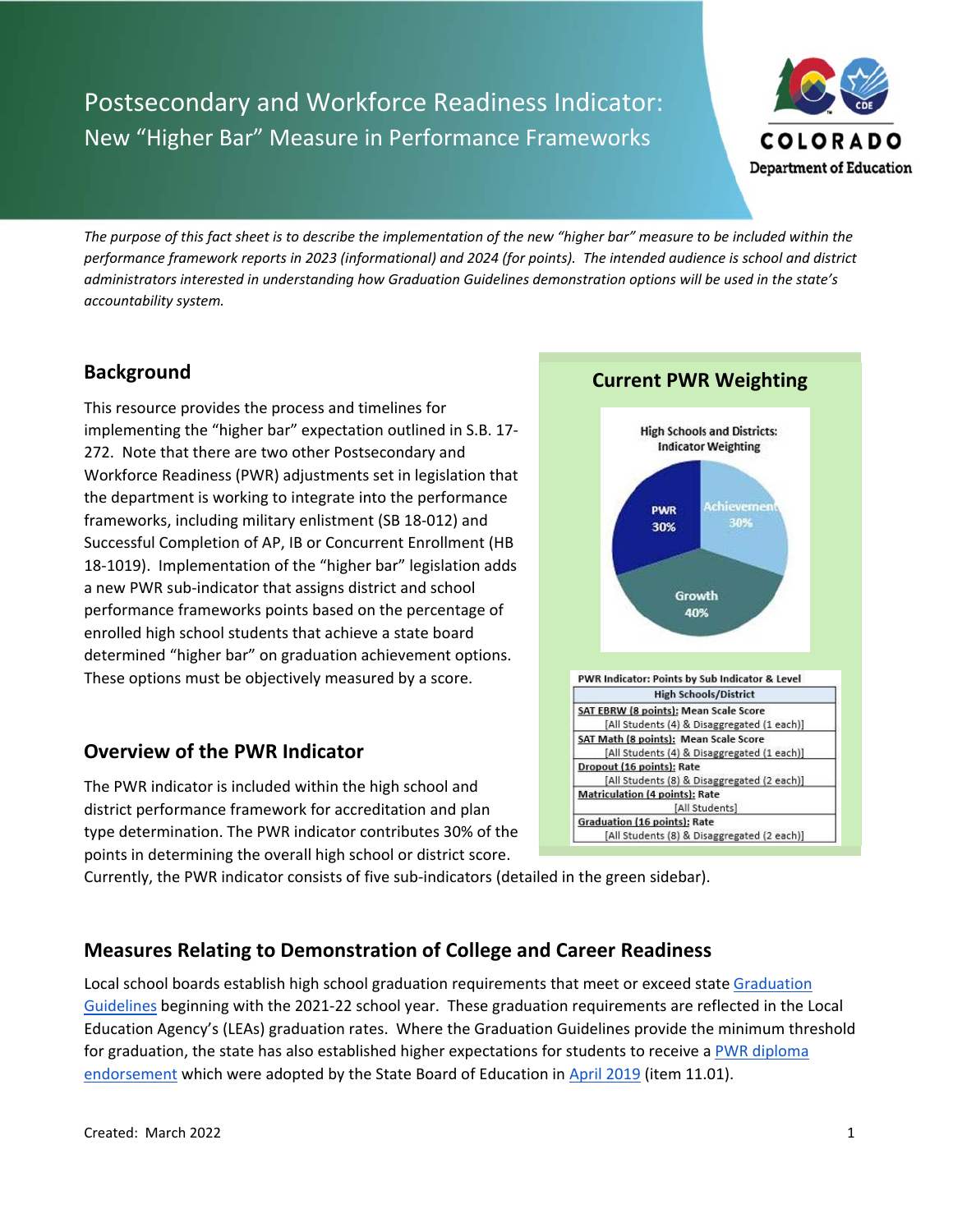

Building upon the PWR diploma endorsement cut scores, the department elected to use the same cut scores for implementation of HB17‐272. The data is being collected through the 2021‐22 Graduation Guidelines interchange file and will include students based upon 9th to 12th grade enrollment. The submission of raw scores for students will enable the department to determine if the higher bar was obtained for inclusion in the 2023 performance frameworks for informational purposes and then in 2024 and beyond for points. The required data includes the student level mathematics and reading, writing and communicating (including English/Language Arts) results for the assessment performance options.

The table below lays out the menu of options with the adopted cut scores for Graduation Guidelines (blue columns) and the "higher bar" cut scores (green columns) that will be used for implementation of SB17‐272.

| <b>Measures</b>                             | <b>Reading, Writing &amp; Communicating</b>                    |                                                                              | <b>Mathematics</b>                                                                                  |                                                                                                                                                     |
|---------------------------------------------|----------------------------------------------------------------|------------------------------------------------------------------------------|-----------------------------------------------------------------------------------------------------|-----------------------------------------------------------------------------------------------------------------------------------------------------|
|                                             | <b>Graduation</b><br><b>Guideline Cut Scores</b>               | <b>Higher Bar and PWR</b><br><b>Diploma Endorsement</b><br><b>Cut Scores</b> | <b>Graduation Guideline</b><br><b>Cut Scores</b>                                                    | <b>Higher Bar and PWR</b><br><b>Diploma Endorsement</b><br><b>Cut Scores</b>                                                                        |
| <b>ACCUPLACER</b><br><b>Classic</b>         | 62 Reading<br>Comprehension<br><b>or</b><br>70 Sentence Skills | 80 Reading<br>Comprehension<br><b>or</b><br>95 Sentence Skills               | 61 Elementary Algebra                                                                               | 85 Elementary Algebra                                                                                                                               |
| <b>ACCUPLACER</b><br><b>Next Generation</b> | 241 Reading<br><b>or</b><br>236 Sentence Writing               | 246 Writing                                                                  | 255 Arithmetic (AR)<br><b>or</b><br>230 Quantitative<br>Reasoning, Algebra, and<br>Statistics (QAS) | 265 on Arithmetic (AR)<br>or<br>240 Quantitative<br>Reasoning, Algebra, and<br>Statistics (QAS) or<br>Advanced Algebra and<br><b>Function (AAF)</b> |
| <b>ACT</b>                                  | 18 ACT English                                                 | 18 ACT English                                                               | 19 ACT Math                                                                                         | 22 ACT Math                                                                                                                                         |
| <b>ACT WorkKeys</b>                         | <b>Bronze</b>                                                  | Silver                                                                       | <b>Bronze</b>                                                                                       | Silver                                                                                                                                              |

#### **Comparison of Cut Scores for the PWR Menu of Options**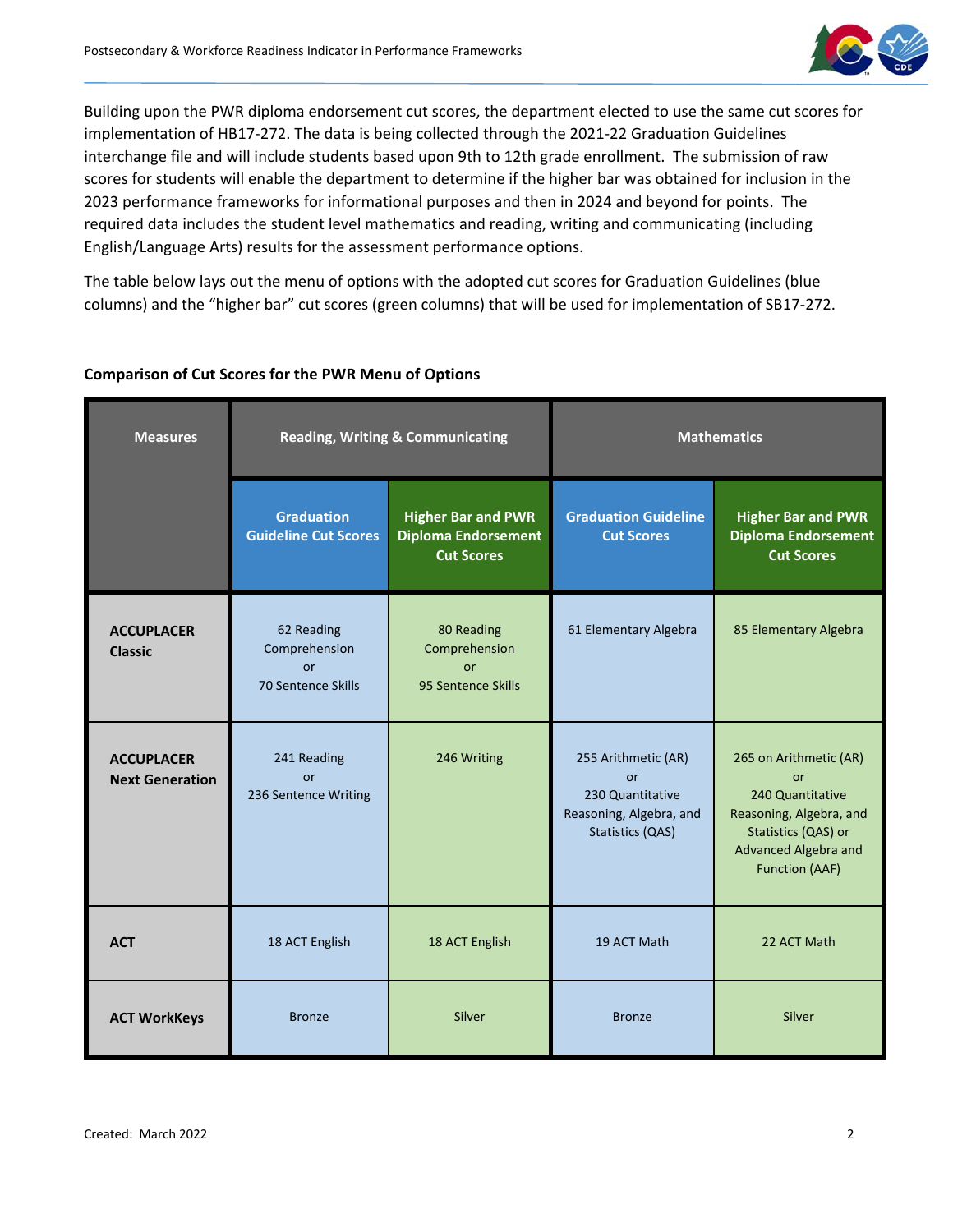

| <b>Measures (cont.)</b>                       | <b>Reading, Writing &amp; Communicating</b>                  |                                                                              | <b>Mathematics</b>                                           |                                                                              |
|-----------------------------------------------|--------------------------------------------------------------|------------------------------------------------------------------------------|--------------------------------------------------------------|------------------------------------------------------------------------------|
|                                               | <b>Graduation</b><br><b>Guideline Cut Scores</b>             | <b>Higher Bar and PWR</b><br><b>Diploma Endorsement</b><br><b>Cut Scores</b> | <b>Graduation Guideline</b><br><b>Cut Scores</b>             | <b>Higher Bar and PWR</b><br><b>Diploma Endorsement</b><br><b>Cut Scores</b> |
| <b>Advanced</b><br><b>Placement (AP)</b>      | $\overline{2}$                                               | 3                                                                            | $\overline{2}$                                               | 3                                                                            |
| <b>ASVAB</b>                                  | 31                                                           | 50                                                                           | 31                                                           | 50                                                                           |
| <b>Concurrent</b><br><b>Enrollment</b>        | Passing Grade per<br>district and higher<br>education policy | Passing grade of C or<br>higher in credit bearing<br>college level course    | Passing Grade per district<br>and higher education<br>policy | Passing grade of C or<br>higher in credit bearing<br>college level course    |
| International<br><b>Baccalaureate</b><br>(IB) | $\overline{4}$                                               | $\overline{4}$                                                               | 4                                                            | $\overline{4}$                                                               |
| <b>SAT</b>                                    | 470                                                          | 480                                                                          | 500                                                          | 530                                                                          |

### **Process and Timeline**

After collecting individual scores for demonstration options, CDE will apply the cut‐scores and calculate whether individuals have met the higher achievement bar as required by statute. CDE reviews statewide historical data submissions to ensure students receive credit for meeting the higher achievement bar at any point and in any Colorado LEA during their high school careers. CDE will calculate and report the disaggregated results, which was intended to help reduce the burden on districts.